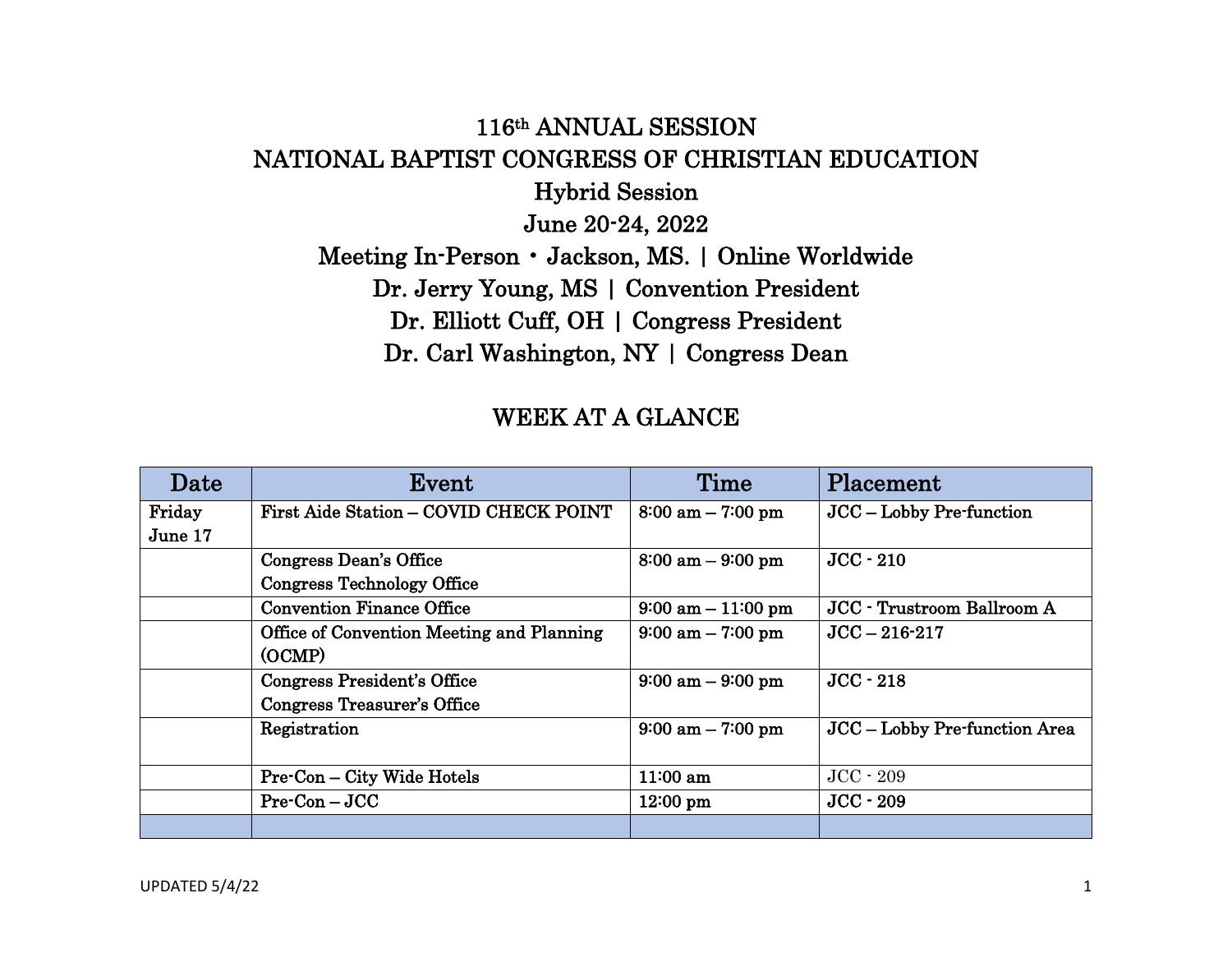| Saturday | <b>Convention Finance Office</b>          | $7:00$ am $-11:00$ pm               | <b>JCC</b> - Trustroom Ballroom A |
|----------|-------------------------------------------|-------------------------------------|-----------------------------------|
| June 18  |                                           |                                     |                                   |
|          | First Aide Station - COVID CHECK POINT    | $8:00$ am $-5:00$ pm                | JCC - Lobby Pre-function Area     |
|          | Congress Dean's Office                    | $8:00$ am $-9:00$ pm                | $JCC - 210$                       |
|          | <b>Congress Technology Office</b>         |                                     |                                   |
|          | Registration                              | $8:00 \text{ am} - 5:00 \text{ pm}$ | JCC - Pre-function Area           |
|          | <b>Congress Dean's Office</b>             | $8:00$ am $-9:00$ pm                | $JCC - 210$                       |
|          | <b>Congress Technology Office</b>         |                                     |                                   |
|          | Office of Convention Meeting and Planning | $9:00$ am $-7:00$ pm                | $JCC - 216 - 217$                 |
|          | (OCMP)                                    |                                     |                                   |
|          | Exhibitors Move-In Set Up                 | $9:00 \text{ am} - 6:00 \text{ pm}$ | JCC - Trustroom Ballroom C-E      |
|          | <b>Registration Training</b>              | $9:00$ am $-12:00$ noon             | JCC - Pre-function Area           |
|          | <b>Congress President's Office</b>        | $9:00 \text{ am} - 9:00 \text{ pm}$ | $JCC - 218$                       |
|          | <b>Congress Treasurer's Office</b>        |                                     |                                   |
|          |                                           |                                     |                                   |
| Sunday   | <b>Congress Dean's Office</b>             | $8:00$ am $-9:00$ pm                | $JCC - 210$                       |
| June 19  | <b>Congress Technology Office</b>         |                                     |                                   |
|          | <b>Convention Finance Office</b>          | $9:00$ am $-11:00$ pm               | JCC - Trustroom Ballroom A        |
|          | Office of Convention Meeting and Planning | $9:00$ am $-7:00$ pm                | $JCC - 216 - 217$                 |
|          | (OCMP)                                    |                                     |                                   |
|          | <b>Congress President's Office</b>        | $9:00 \text{ am} - 9:00 \text{ pm}$ | $JCC - 218$                       |
|          | <b>Congress Treasurer's Office</b>        |                                     |                                   |
|          | Exhibitors Move-In, Set Up                | $9:00$ am $-6:00$ pm                | JCC - Trustroom Ballroom C-E      |
|          |                                           |                                     |                                   |
|          | First Aide Station - COVID CHECK POINT    | 1:00 pm $-$ 7:00 pm                 | JCC - Pre-function Area           |
|          | Registration                              | $3:00 \text{ pm} - 7:00 \text{ pm}$ | JCC - Pre-function Area           |
|          |                                           |                                     |                                   |
|          |                                           |                                     |                                   |
|          |                                           |                                     |                                   |
|          |                                           |                                     |                                   |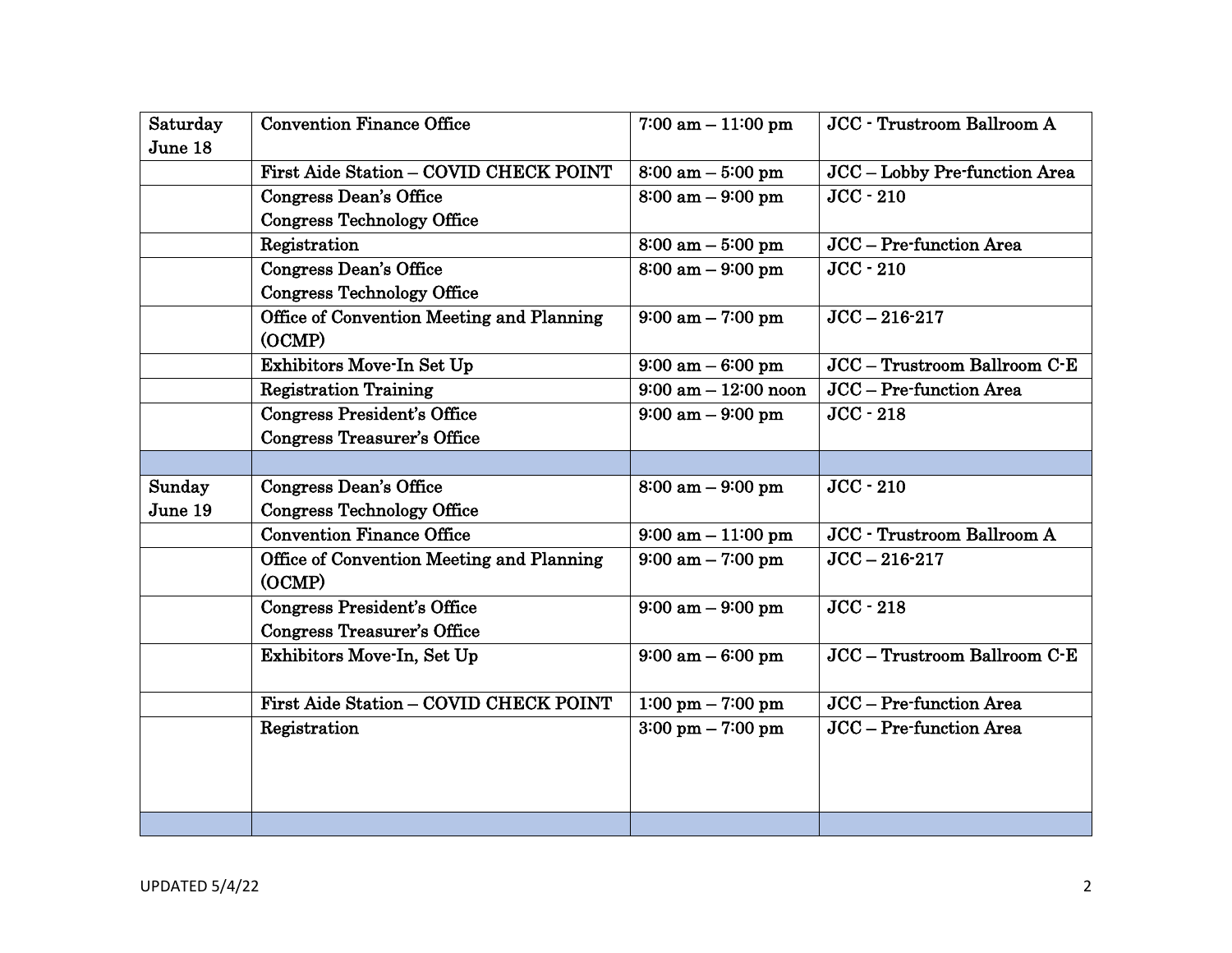| Monday  | <b>Convention Finance Office</b>          | $7:00$ am $-11:00$ pm               | JCC - Trustroom Ballroom A           |
|---------|-------------------------------------------|-------------------------------------|--------------------------------------|
| June 20 |                                           |                                     |                                      |
|         | <b>Congress Dean's Office</b>             | $7:00$ am $-9:00$ pm                | $JCC - 210$                          |
|         | <b>Congress Technology Office</b>         |                                     |                                      |
|         | Office of Convention Meeting and Planning | $7:00$ am $-10:00$ pm               | $JCC - 216 - 217$                    |
|         | (OCMP)                                    |                                     |                                      |
|         | <b>Foreign Mission Board Office</b>       | $700$ am $-7:00$ pm                 |                                      |
|         | <b>Home Mission Board Office</b>          | $700$ am $-7:00$ pm                 |                                      |
|         | <b>Congress Staff Dining Room</b>         | $7:00$ am $-9:00$ am                | <b>JCC Pre-function Area outside</b> |
|         | <b>Breakfast</b>                          |                                     | of 218                               |
|         | First Aide Station - COVID CHECK POINT    | $8:00$ am $-5:00$ pm                | JCC - Pre-function Area              |
|         | Congress Registration                     | $8:00 \text{ am} - 7:00 \text{ pm}$ | JCC - Pre-function Area              |
|         | <b>Sunday School Publishing Board</b>     | $8:00$ am $-7:00$ pm                |                                      |
|         | <b>Executive Board Breakfast</b>          | $8:00 - 12$ Noon                    | <b>Hilton Jackson</b>                |
|         |                                           |                                     | Diplomat I-II                        |
|         | <b>Exhibits</b>                           | $9:00 \text{ am} - 6:00 \text{ pm}$ | JCC - Trustroom Ballroom C-E         |
|         | <b>Convention President's Office</b>      | $9:00 \text{ am} - 7:00 \text{ pm}$ | $JCC - 214A$                         |
|         | <b>Congress President's Office</b>        | $9:00 \text{ am} - 9:00 \text{ pm}$ | $JCC - 218$                          |
|         | <b>Congress Treasurer's Office</b>        |                                     |                                      |
|         | <b>Finance Meeting</b>                    | 10:00 am                            | $JCC - Boardroom A$                  |
|         | <b>Congress Dean's Faculty Meeting</b>    | $11:00$ am $-1:00$ pm               | <b>Hilton Jackson</b>                |
|         |                                           |                                     | Amphitheatre 1-11                    |
|         | <b>Exhibits Open</b>                      | 11;00 am $-$ 6:00 pm                | JCC-Trustroom Ballroom C-E           |
|         | <b>Congress Staff Dining Room</b>         | $12:30$ am $-2:30$ pm               | <b>JCC Pre-function Area outside</b> |
|         | Lunch                                     |                                     | of 218                               |
|         | iRock Rehearsal                           | $1:00 \text{ pm} - 4:00 \text{ pm}$ | Mississippi Trade Center-            |
|         |                                           |                                     | <b>Trademark Hall C</b>              |
|         | <b>Youth Rally Rehearsal</b>              | $1:00 \text{ pm} - 4:00 \text{ pm}$ | Mississippi Trade Center-            |
|         |                                           |                                     | <b>Trademark Hall B</b>              |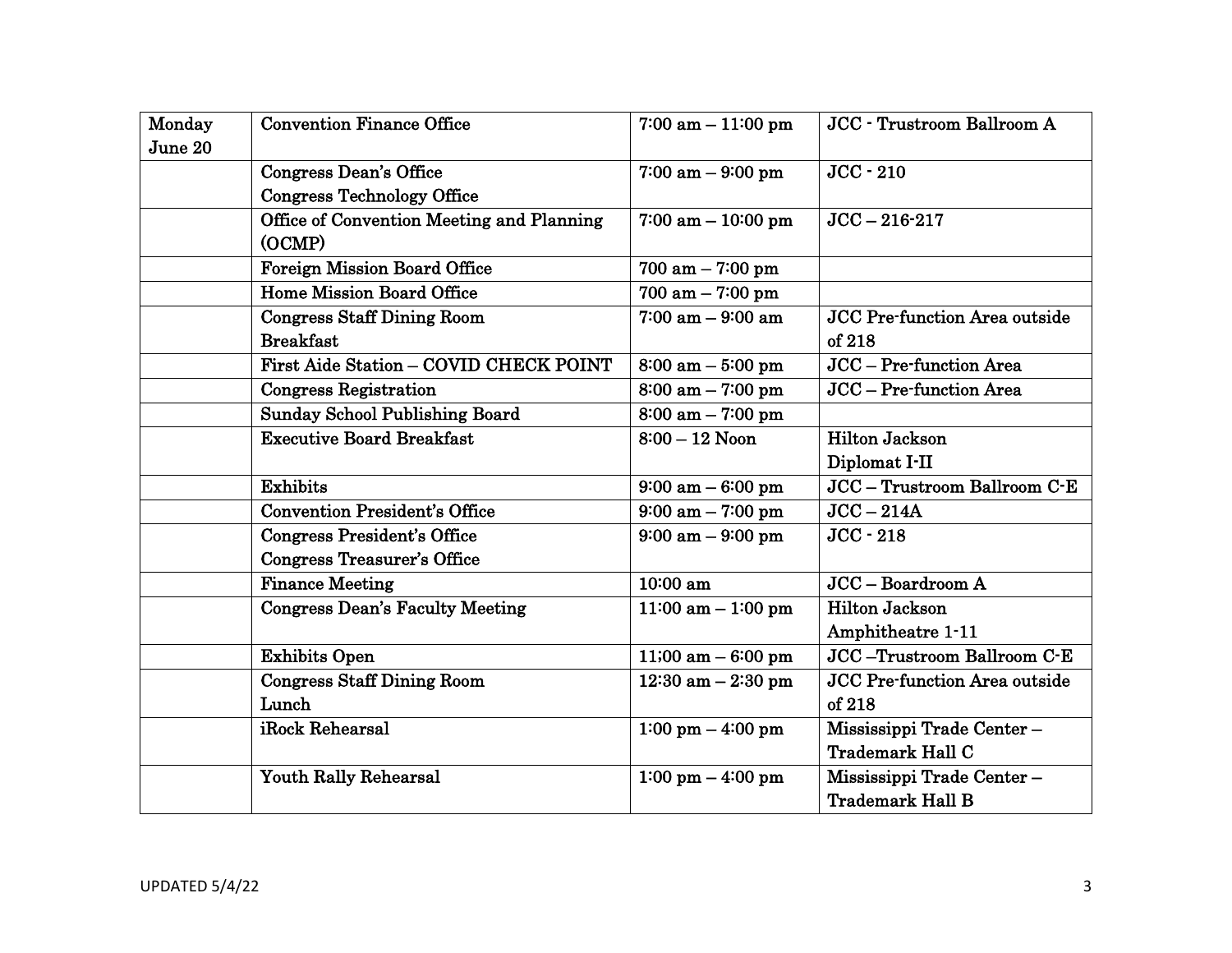|         | Children's Rally Rehearsal                     | $1:00 \text{ pm} - 4:00 \text{ pm}$  | Mississippi Trade Center-            |
|---------|------------------------------------------------|--------------------------------------|--------------------------------------|
|         |                                                |                                      | <b>Trademark Hall A</b>              |
|         | <b>Congress Department Meetings</b>            | $1:00 \text{ pm} - 3:00 \text{ pm}$  |                                      |
|         | <b>Congress President's Meeting</b>            | $3:00 \text{ pm} - 4:00 \text{ pm}$  | Hilton Jackson Cabana Room           |
|         | <b>Convention Board Meeting</b>                | $4:00 \text{ pm} - 6:00 \text{ pm}$  | <b>Hilton Jackson Westbrook</b>      |
|         |                                                |                                      | Ballroom A-C                         |
|         | <b>Congress Dean's Administrators Meeting</b>  | $4:00 \text{ pm} - 5:00 \text{ pm}$  | <b>Hilton Jackson</b>                |
|         |                                                |                                      | Amphitheatre I and II                |
|         | <b>Convention Technology Meeting</b>           | $4:00 \text{ pm} - 5:00 \text{ pm}$  | <b>JCC Board Room A</b>              |
|         |                                                |                                      |                                      |
|         | <b>Woman's Auxiliary Board Meeting</b>         | $4:00 \text{ pm} - 6:00 \text{ pm}$  | <b>JCC</b> Theatre                   |
|         | <b>Official Session Opening and Welcome</b>    | $6:00 \text{ pm} - 7:00 \text{ pm}$  | JCC - Exhibit Hall A-B               |
|         | Program                                        |                                      |                                      |
|         | Late Night Services                            | $9:00 \text{ pm} - 11:00 \text{ pm}$ | Hilton Jackson - Westbrook           |
|         |                                                |                                      | <b>Ballroom A-C</b>                  |
|         |                                                |                                      |                                      |
| Tuesday | Convention Finance Office                      | $7:00$ am $-11:00$ pm                | JCC - Trustroom Ballroom Ad          |
| June 21 |                                                |                                      |                                      |
|         |                                                |                                      |                                      |
|         | <b>Congress Dean's Office</b>                  | $7:00$ am $-9:00$ pm                 | $JCC - 210$                          |
|         | <b>Congress Technology Office</b>              |                                      |                                      |
|         | First Aide Station - COVID CHECK POINT         | $7:00$ am $-5:00$ pm                 | JCC - Pre-function Area              |
|         | <b>Congress Registration</b>                   | $7:00$ am $-7:00$ pm                 | JCC - Pre-function Area              |
|         | <b>Foreign Mission Board Office</b>            | $700$ am $- 7:00$ pm                 |                                      |
|         | <b>Home Mission Board Office</b>               | $700$ am $- 7:00$ pm                 |                                      |
|         | <b>Foreign Mission Board Breakfast Meeting</b> | $7:00$ am $-9:00$ am                 |                                      |
|         | <b>Congress Staff Dining Room</b>              | $7:00$ am $-9:00$ am                 | <b>JCC Pre-function Area outside</b> |
|         | <b>Breakfast</b>                               |                                      | of 218                               |
|         | <b>Sunday School Publishing Board</b>          | $8:00$ am $-7:00$ pm                 |                                      |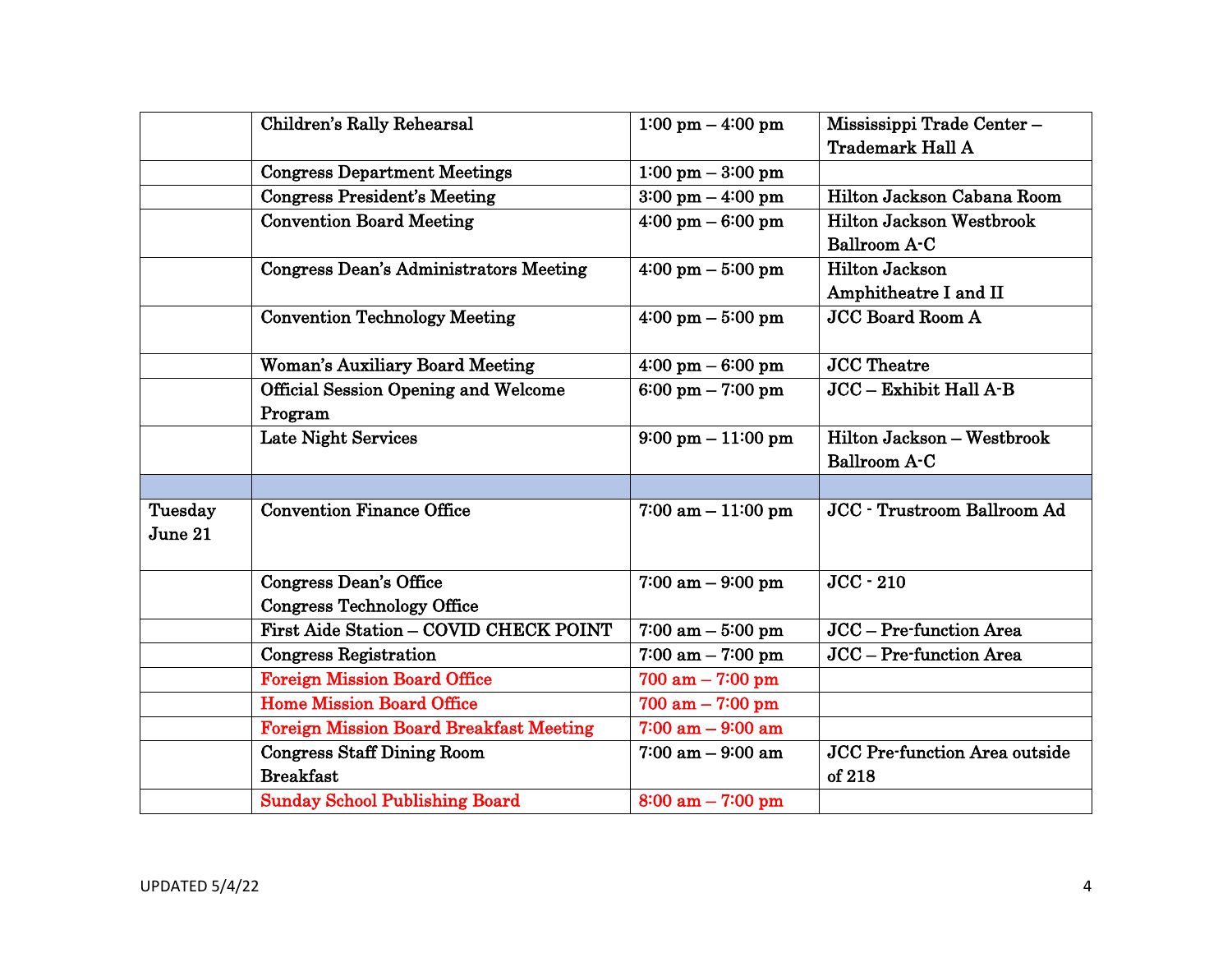| Office of Convention Meeting and Planning<br>(OCMP) | $8:00$ am $-9:00$ pm                | $JCC - 216 - 217$                    |
|-----------------------------------------------------|-------------------------------------|--------------------------------------|
| <b>Convention President's Office</b>                | $9:00 \text{ am} - 7:00 \text{ pm}$ | $JCC - 214A$                         |
| <b>Congress President's Office</b>                  | $9:00 \text{ am} - 9:00 \text{ pm}$ | $JCC - 218$                          |
| <b>Congress Treasurer's Office</b>                  |                                     |                                      |
| Exhibits                                            | $9:00 \text{ am} - 6:00 \text{ pm}$ | JCC - Trustroom Ballroom C-E         |
| <b>Congress Morning Classes</b>                     | 10:00 am                            | <b>JCC</b>                           |
|                                                     |                                     | <b>Westin Jackson</b>                |
|                                                     |                                     | <b>Hilton Jackson</b>                |
|                                                     |                                     | Mississippi Trade Center             |
| <b>Moderators Session</b>                           | 10:00 am                            | JCC - Theatre                        |
| Ministers and Pastors Excellence Session            | 10:00 am                            | Hilton Jackson - Westbrook           |
|                                                     |                                     | Ballroom A-C                         |
| <b>Congress General Assembly Lectures</b>           | $12:30 \text{ pm}$                  | JCC - Exhibit Hall A-B               |
| <b>Congress Staff Dining Room</b>                   | $12:30$ am $-2:30$ pm               | <b>JCC Pre-function Area outside</b> |
| Lunch                                               |                                     | of 218                               |
| iRock Rehearsal                                     | $1:00 \text{ pm} - 4:00 \text{ pm}$ | Mississippi Trade Center-            |
|                                                     |                                     | <b>Trademark Hall B</b>              |
| <b>Youth Rally Rehearsal</b>                        | $1:00 \text{ pm} - 4:00 \text{ pm}$ | Mississippi Trade Center-            |
|                                                     |                                     | <b>Trademark Hall B</b>              |
| Children's Rally Rehearsal                          | $1:00 \text{ pm} - 4:00 \text{ pm}$ | Mississippi Trade Center-            |
|                                                     |                                     | <b>Trademark Hall A</b>              |
| <b>Congress Lunch and Learn</b>                     | $1:30$ pm                           | JCC - Pre-function between 210       |
|                                                     |                                     | and 211                              |
| <b>Congress Afternoon Classes</b>                   | $3:00$ pm                           | <b>JCC</b>                           |
|                                                     |                                     | <b>Westin Jackson</b>                |
|                                                     |                                     | <b>Hilton Jackson</b>                |
|                                                     |                                     | Mississippi Trade Center             |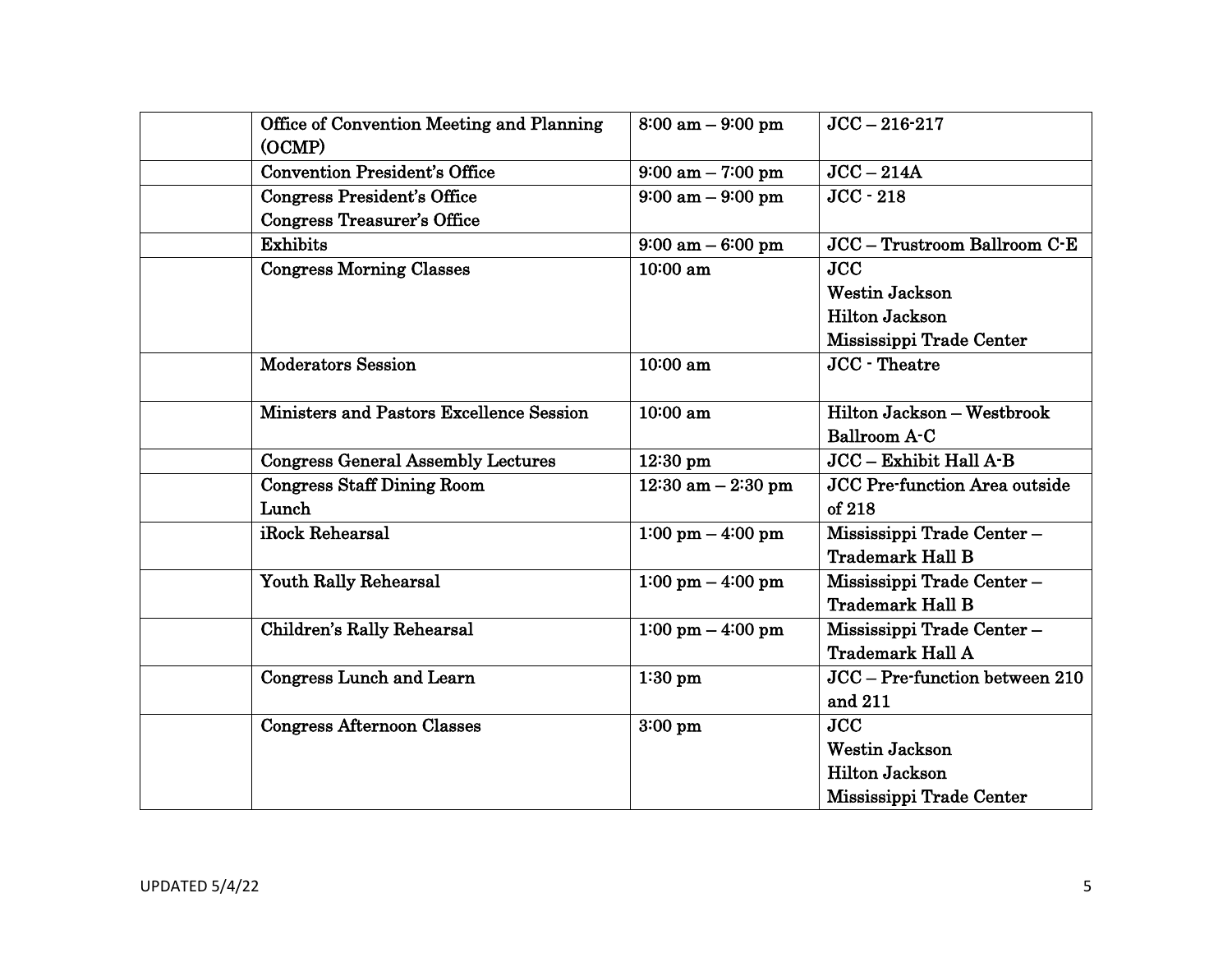|           | <b>Housing and Economic Development</b>     | 5:00 pm                              |                               |
|-----------|---------------------------------------------|--------------------------------------|-------------------------------|
|           | <b>Commission Board Meeting</b>             |                                      |                               |
|           | <b>Congress Oratorical Contest</b>          | 5:00 pm                              |                               |
|           | Sunday School Publishing Board Christian    | $5:00 \text{ pm} - 7:00 \text{ pm}$  |                               |
|           | <b>Education Advisory Committee Meeting</b> |                                      |                               |
|           | <b>Ushers and Nurses Holding Room</b>       | $5:00 \text{ pm} - 9:00 \text{ pm}$  |                               |
|           | <b>Congress Dean's Address</b>              | $7:00 \text{ pm} - 8:00 \text{ pm}$  | JCC - Exhibit Hall A-B        |
|           | First Aide Station - COVID CHECK POINT      | $8:00 - 9:00$ pm                     | <b>JCC</b> Lobby              |
|           |                                             |                                      | <b>Pre-Function</b>           |
|           | Late Night Services                         | $9:00 \text{ pm} - 11:00 \text{ pm}$ | Hilton Jackson - Westbrook    |
|           |                                             |                                      | Ballroom A-C                  |
|           |                                             |                                      |                               |
| Wednesday | <b>Convention Finance Office</b>            | $7:00$ am $-9:00$ pm                 | JCC - Trustroom Ballroom A    |
| June 22   |                                             |                                      |                               |
|           | <b>Congress Dean's Office</b>               | $7:00$ am $-9:00$ pm                 | $JCC - 210$                   |
|           | <b>Congress Technology Office</b>           |                                      |                               |
|           | <b>Congress Staff Dining Room</b>           | $7:00$ am $-9:00$ am                 | JCC Pre-function Area outside |
|           | <b>Breakfast</b>                            |                                      | of 218                        |
|           | First Aide Station - COVID CHECK POINT      | $8:00 \text{ am} - 5:00 \text{ pm}$  | <b>JCC Lobby Pre-function</b> |
|           | <b>Congress Registration</b>                | $8:00$ am $-7:00$ pm                 | <b>JCC Lobby Pre-function</b> |
|           | <b>Sunday School Publishing Board</b>       | $8:00$ am $-7:00$ pm                 |                               |
|           | Office of Convention Meeting and Planning   | $8:00$ am $-9:00$ pm                 | $JCC - 216 - 217$             |
|           | (OCMP)                                      |                                      |                               |
|           | <b>Convention President's Office</b>        | $9:00 \text{ am} - 7:00 \text{ pm}$  | $JCC - 214A$                  |
|           | <b>Congress President's Office</b>          | $9:00 \text{ am} - 9:00 \text{ pm}$  | $JCC - 218$                   |
|           | <b>Congress Treasurer's Office</b>          |                                      |                               |
|           | Concessions                                 | $9:00 \text{ am} - 6:00 \text{ pm}$  | JCC - Trustroom Ballroom C-E  |
|           | <b>Home Mission Board Breakfast Meeting</b> | $9:00$ am $-12$ Noon                 |                               |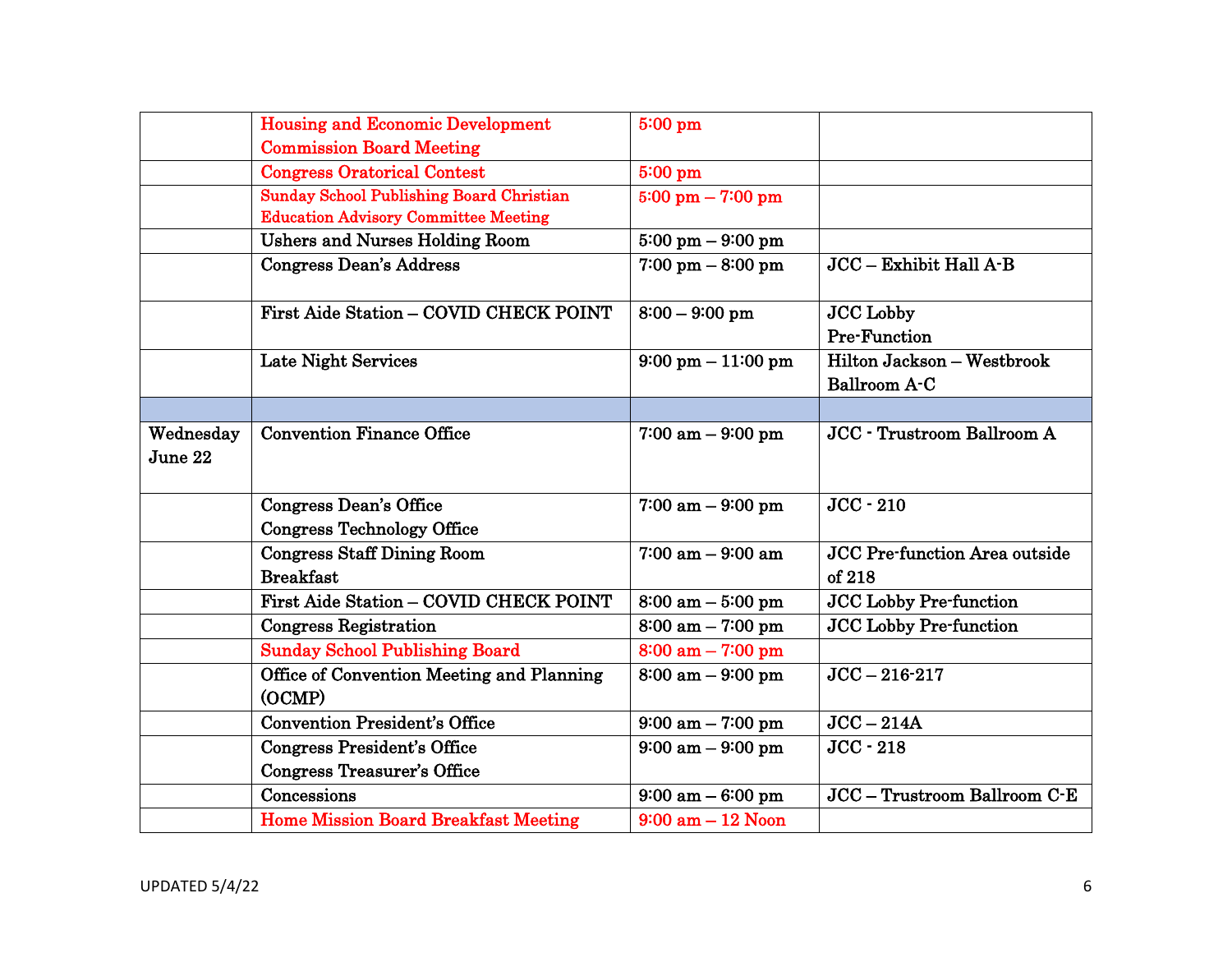| <b>Congress Morning Classes</b>                  | 10:00 am                            | <b>JCC</b>                     |
|--------------------------------------------------|-------------------------------------|--------------------------------|
|                                                  |                                     | <b>Westin Jackson</b>          |
|                                                  |                                     | <b>Hilton Jackson</b>          |
|                                                  |                                     | Mississippi Trade Center       |
| <b>Moderators Session</b>                        | 10:00 am                            | <b>JCC</b> - Theatre           |
|                                                  |                                     |                                |
| Ministers and Pastors Excellence Session         | 10:00 am                            | Hilton Jackson - Westbrook     |
|                                                  |                                     | Ballroom A-C                   |
| Youth and Young People Luncheon                  | 11:00 am                            | Mississippi Trade Center       |
|                                                  |                                     |                                |
| <b>First Ladies Luncheon Honoring Mrs. Helen</b> | $12:30$ am $-2:30$ pm               |                                |
| Young and Mrs. Virginia Cuff                     |                                     |                                |
| <b>Congress General Assembly Lectures</b>        | $12:30$ pm                          | $JCC - Exhibit Hall A-B$       |
| <b>Congress Staff Dining Room</b>                | $12:30$ am $-2:30$ pm               | JCC Pre-function Area outside  |
| Lunch                                            |                                     | of 218                         |
| Youth Rally Rehearsal                            | $1:00 \text{ pm} - 4:00 \text{ pm}$ | Mississippi Trade Center-      |
|                                                  |                                     | Coliseum                       |
| iRock Rehearsal                                  | $1:00 \text{ pm} - 4:00 \text{ pm}$ | Mississippi Trade Center-      |
|                                                  |                                     | Coliseum                       |
| Children's Rally Rehearsal                       | $1:00 \text{ pm} - 4:00 \text{ pm}$ | Mississippi Trade Center-      |
|                                                  |                                     | Coliseum                       |
| <b>Congress Lunch and Learn</b>                  | $1:30$ pm                           | JCC - Pre-function between 210 |
|                                                  |                                     | and 211                        |
| <b>Congress Afternoon Classes</b>                | $3:00$ pm                           | <b>JCC</b>                     |
|                                                  |                                     | <b>Westin Jackson</b>          |
|                                                  |                                     | <b>Hilton Jackson</b>          |
|                                                  |                                     | Mississippi Trade Center       |
| National Baptist Criminal Justice                | $3:00 \text{ pm} - 5:00 \text{ pm}$ | JCC - Pre-function between 210 |
| Commission                                       |                                     | and 211                        |
| <b>Ushers and Nurses Holding Room</b>            | $5:00 - 9:00$ pm                    |                                |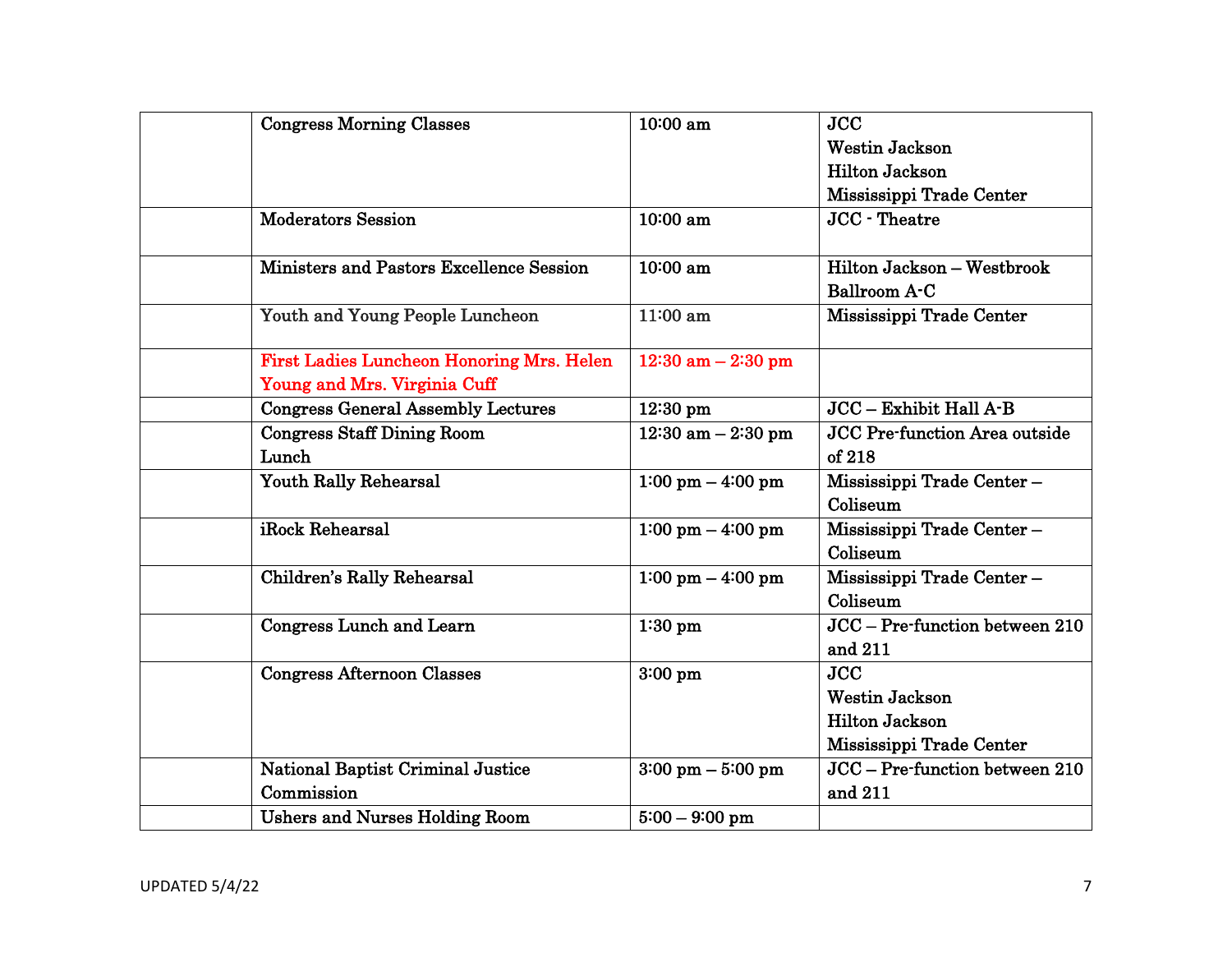|                     | <b>First Aide Station</b>                           | $5:00 - 9:00$ pm                     | JCC - Lobby Pre-function             |
|---------------------|-----------------------------------------------------|--------------------------------------|--------------------------------------|
|                     | Children's Rally, Youth Rally and iRock             | $5:00 \text{ pm} - 8:00 \text{ pm}$  | Mississippi Trade Center             |
|                     |                                                     |                                      | Coliseum                             |
|                     | <b>Late Night Services</b>                          | $9:00 \text{ pm} - 11:00 \text{ pm}$ | Hilton Jackson - Westbrook           |
|                     |                                                     |                                      | Ballroom A-C                         |
|                     |                                                     |                                      |                                      |
| Thursday<br>June 23 | <b>Convention Finance Office</b>                    | $7:00$ am $-9:00$ pm                 | <b>JCC</b> - Trustroom Ballroom A    |
|                     |                                                     |                                      |                                      |
|                     | <b>Congress Dean's Office</b>                       | $7:00$ am $-9:00$ pm                 | $JCC - 210$                          |
|                     | <b>Congress Technology Office</b>                   |                                      |                                      |
|                     | <b>Congress Staff Dining Room</b>                   | $7:00$ am $-9:00$ am                 | <b>JCC Pre-function Area outside</b> |
|                     | <b>Breakfast</b>                                    |                                      | of 218                               |
|                     | First Aide Station - COVID CHECK POINT              | $8:00$ am $-5:00$ pm                 | JCC - Lobby. Pre-function            |
|                     | <b>Congress Registration</b>                        | $8:00$ am $-7:00$ pm                 | JCC - Lobby. Pre-function            |
|                     | <b>Sunday School Publishing Board</b>               | $8:00 \text{ am} - 7:00 \text{ pm}$  |                                      |
|                     | Office of Convention Meeting and Planning<br>(OCMP) | $8:00$ am $-9:00$ pm                 | $JCC - 216 - 217$                    |
|                     | <b>Convention President's Office</b>                | $9:00 \text{ am} - 7:00 \text{ pm}$  | $JCC - 214A$                         |
|                     | <b>Congress President's Office</b>                  | $9:00 \text{ am} - 9:00 \text{ pm}$  | $JCC - 218$                          |
|                     | <b>Congress Treasurer's Office</b>                  |                                      |                                      |
|                     | Concessions                                         | $9:00$ am $-6:00$ pm                 | <b>JCC Trustroom Ballroom C-E</b>    |
|                     | <b>Congress Morning Classes</b>                     | $10:00$ am                           | <b>JCC</b>                           |
|                     |                                                     |                                      | <b>Westin Jackson</b>                |
|                     |                                                     |                                      | <b>Hilton Jackson</b>                |
|                     |                                                     |                                      | Mississippi Trade Center             |
|                     | <b>Moderators Session</b>                           | 10:00 am                             | JCC - Theatre                        |
|                     | <b>Ministers and Pastors Excellence</b>             | 10:00 am                             | Hilton Jackson - Westbrook           |
|                     |                                                     |                                      | <b>Ballroom A-C</b>                  |